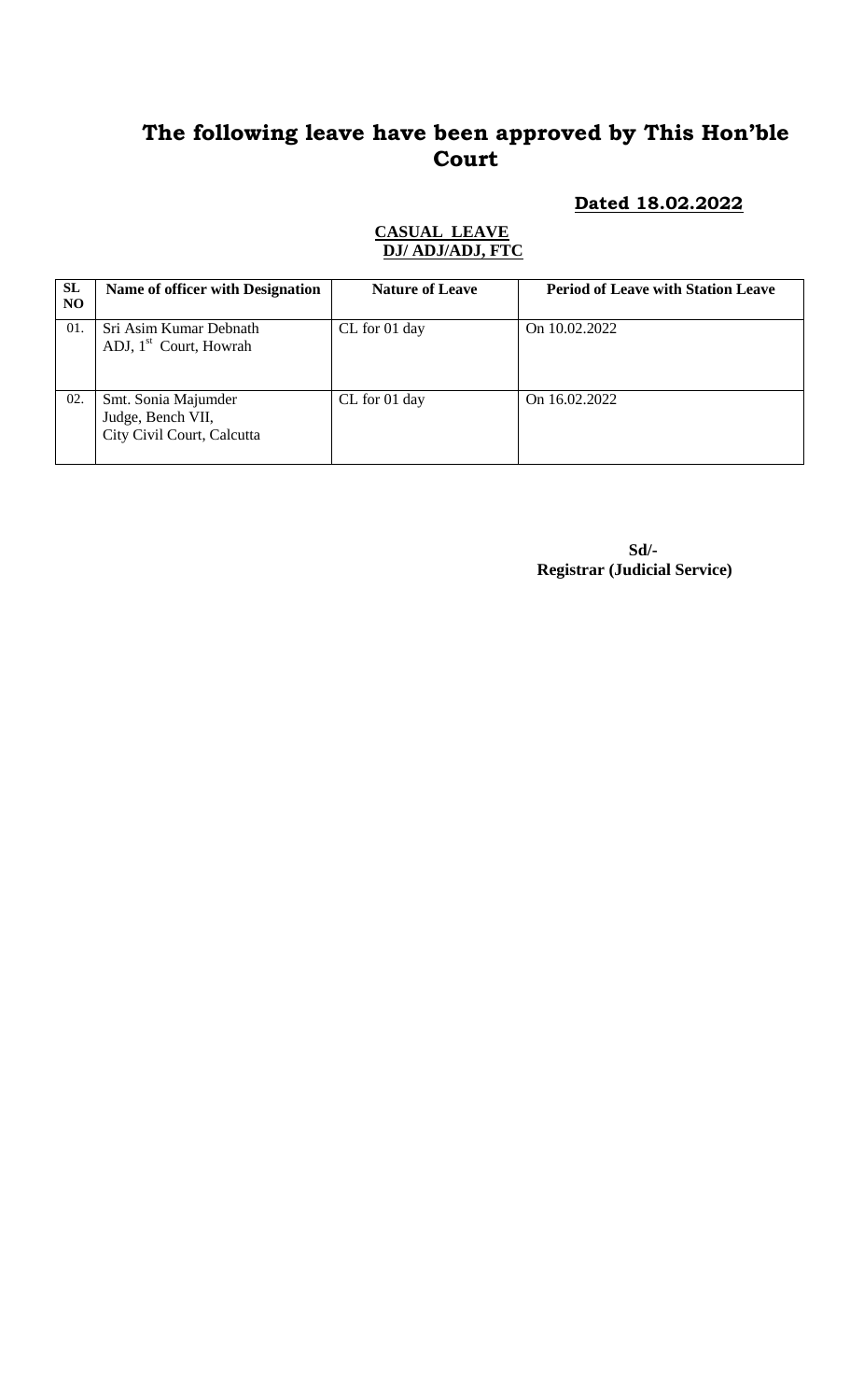# **The following leave have been approved by This Hon'ble Court**

## **Dated 18.02.2022**

## **CASUAL LEAVE DJ/ ADJ/ADJ, FTC**

| SL<br>NO | Name of officer with Designation                                                                | <b>Nature of Leave</b>                    | <b>Period of Leave with Station Leave</b>                          |
|----------|-------------------------------------------------------------------------------------------------|-------------------------------------------|--------------------------------------------------------------------|
| 01.      | Sri Arun Rai<br>ADJ, 2 <sup>nd</sup> Court Howrah                                               | CL for 02 days with SL                    | On 28.02.2022 & 02.03.2022                                         |
|          |                                                                                                 |                                           | SL: 25.02.2022 (E) to 02.03.2022 (E)                               |
| 02.      | Sri Ambarish Ghosh<br>ADJ, Re-designated Court, Paschim<br>Medinipur                            | <b>Station Leave</b>                      | From 19.02.2022 (E) to 21.02.2022 (M)                              |
| 03.      | Sri Arpan Kumar Chattopadhyay ADJ-<br>cum-Judge, Spl Court(E.C.Act),<br>Berhampore, Murshidabad | CL for 01 day                             | On 18.02.2022<br>SL:18.02.2022(M) to 19.02.2022(M)                 |
| 04.      |                                                                                                 |                                           |                                                                    |
|          | Smt. Archita Bandyopadhyay<br>ADJ, 1 <sup>st</sup> Court, Purulia                               | <b>Station Leave</b>                      | From 17.03.2022 (E) to 21.03.2022 (M)                              |
| 05.      | Sri Bibhuti Narayan Singh, ADJ, FTC<br>II, Jalpaiguri                                           | <b>Station Leave</b>                      | From 19.02.2022 (E) to 21.02.2022 (M)                              |
| 06.      | Sri Bibhas Chatterjee<br>ADJ, 2 <sup>nd</sup> Court, Sealdah, South 24<br>Parganas              | CL for 01 day                             | On 24.02.2022                                                      |
| 07.      | Sri Debanjan Ghosh, ADJ, FTC II,<br>Asansol, Paschim Bardhaman                                  | CL for 01 day with SL                     | On 28.02.2022                                                      |
| 08.      |                                                                                                 |                                           | SL: 25.02.2022 (E) to 02.03.2022 (M)<br>On 21.02.2022 & 22.02.2022 |
|          | Smt. Dipa Shyam Ray, ADJ, FTC-2,<br>Jangipur, Murshidabad                                       | CL for 02 days with SL                    | SL: $19.02.2022(E)$ to $23.02.2022(M)$                             |
| 09.      | Sri Indranil Adhikari                                                                           | CL for 04 days with SL                    | On 04.03.2022,                                                     |
|          | DJ, Murshidabad                                                                                 |                                           | 05.03.2022, 07.03.2022 & 08.03.2022                                |
|          |                                                                                                 |                                           | SL:04.03.2022(M) to 09.03.2022(M)                                  |
| 10.      | Sri Kaustav Mookerjee, ADJ, FTC -2,<br>Raiganj, Uttar Dinajpur                                  | CL for 01 day with SL                     | On 28.02.2022                                                      |
|          |                                                                                                 |                                           | SL: 25.02.2022 (E) to 02.03.2022 (M)                               |
| 11.      | Sri Kallol Kumar Das<br>ADJ, 1 <sup>st</sup> Court, Cochbehar (NDPS)                            | $\overline{\text{CL}}$ for 01 day with SL | On 28.02.2022                                                      |
|          |                                                                                                 |                                           | SL: 25.02.2022 (E) to 02.03.2022 (M)                               |
| 12.      | Sri Pinaki Mitra<br>ADJ, FTC-2, Malda                                                           | CL for 02 days with SL                    | On 05.03.2022 & 07.03.2022                                         |
|          |                                                                                                 |                                           | SL:04.03.2022 (E) to 08.03.2022 (M)                                |
| 13.      | Smt. Smita Gaurisaria, ADJ, 1 <sup>st</sup> Court,<br>Tamluk, Purba Medinipur                   | <b>Station Leave</b>                      | From 19.02.2022 (E) to 21.02.2022 (M)                              |

 Sd/-  **Registrar (Judicial Service)**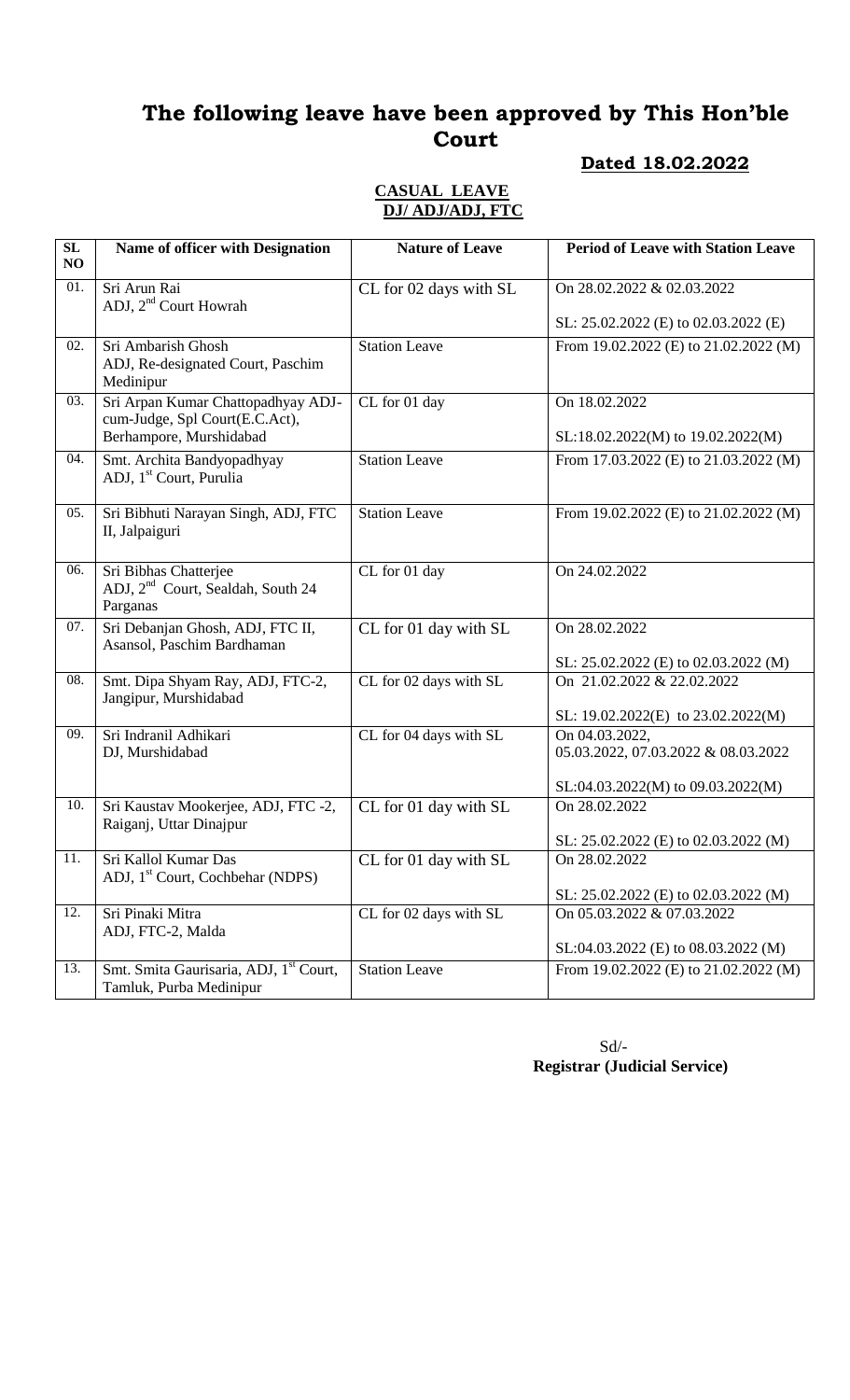## **The following leave have been approved by the Hon'ble Judge-in-Charge A.D.**

## **Dated: 18.02.2022**

## **ADJ, FTC/CJ(SD)**

| SL<br>N <sub>O</sub> | Name of officer with<br><b>Designation</b>                             | <b>Nature of Leave</b>     | <b>Period of Leave with Station Leave</b> |
|----------------------|------------------------------------------------------------------------|----------------------------|-------------------------------------------|
|                      | Sri Indranil Chatterjee<br>CJ(SD), Additional Court,<br><b>Bankura</b> | Commuted leave for 11 days | From 22.01.2022 to 01.02.2022             |

## **ACJM**

| <b>SL</b><br>NO. | Name of officer with Designation        | <b>Nature of Leave</b>   | <b>Period of Leave with Station Leave</b> |
|------------------|-----------------------------------------|--------------------------|-------------------------------------------|
| 02.              | Sri Pabitra Sen<br>ACJM, Kalyani, Nadia | Earned Leave for 05 days | From 10.02.2022 to 14.02.2022             |

#### **SL NO** Name of officer with Designation **Nature of Leave Period of Leave with Station Leave**  03. Smt. Prarthana Banerjee JM, 2<sup>nd</sup> Court, Barrackpore, 24 Pgs (N) Commuted Leave for 02 days From 03.02.2022 to 04.02.2022 04. Sri Shibasish Dey JM, Chanchal Malda Qurantine Leave for 23 days From 27.12.2021 to 18.01.2022 05. Sri Shivam Mishra JM, 2<sup>nd</sup> Court, Contai, Purba Medinipur Quarantine Leave for 05 days From 13.01.2022 to 17.01.2022 06. Smt. Amrita Banerjee, JM, 2<sup>nd</sup> Court, Asansol, Paschim Bardhaman Child Care Leave for 81 days From 23.11.2021 to 11.02.2022

### **CJ(JD)**

| SL<br>NO.         | Name of officer with Designation                                                           | <b>Nature of Leave</b>       | <b>Period of Leave with Station Leave</b> |
|-------------------|--------------------------------------------------------------------------------------------|------------------------------|-------------------------------------------|
| 07.               | Smt. Rafat Ara Qamar, CJ(JD),<br>1 <sup>st</sup> Court, Uluberia, Howrah                   | Commuted Leave for 08 days   | From 01.02.2022 to 08.2.2022              |
| $\overline{08}$ . | Smt. Madhurima Goswami<br>$CJ(JD)$ , 1 <sup>st</sup> Court, Durgapur,<br>Paschim Bardhaman | Commuted Leave for 08 days   | From 03.02.2022 to 10.02.2022             |
| 09.               | Sri Shahid Parvez<br>$CJ(JD)$ , Gangarampur at<br>Buniadpur, Dakshin Dinajpur              | Quarantine Leave for 20 days | From 18.01.2022 to 06.02.2022             |

#### **JM**